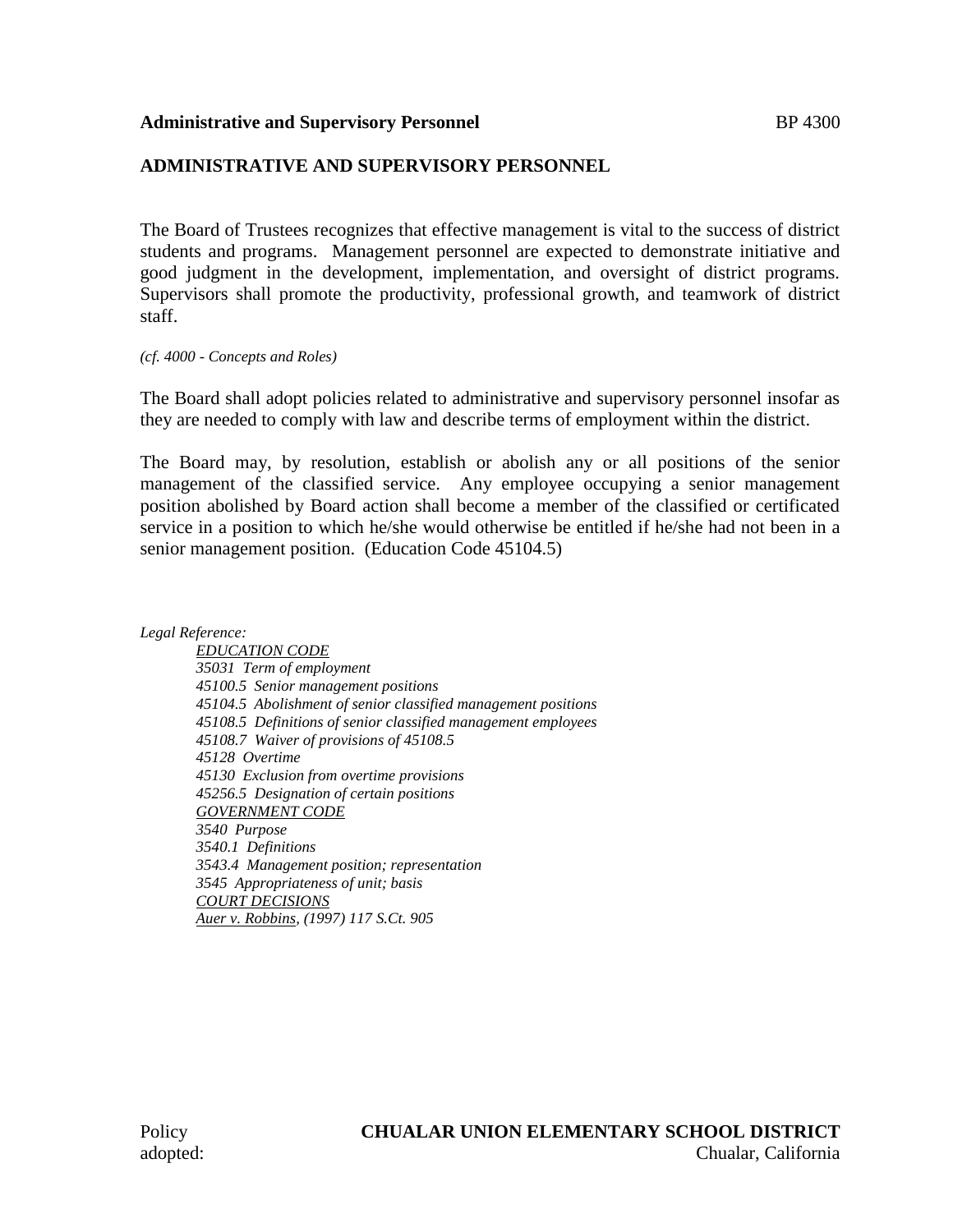## **Administrative and Supervisory Personnel AR 4300 AR 4300**

# **ADMINISTRATIVE AND SUPERVISORY PERSONNEL**

## **Classified Senior Management and Supervisory Employees**

A senior management employee is either a fiscal advisor to the Superintendent/Principal or an employee in the highest position not requiring certification in a principal district program area, with districtwide responsibility for formulating policy or administering the program. (Education Code 45108.5)

Employees holding positions designated as classified senior management and supervisory positions are entitled to all of the rights, benefits, and burdens of other classified employees, except that each senior management and supervisory employees shall not obtain permanent status in a senior management position. (Education Code 45100.5, 45256.5)

If assigned to a position within a bargaining unit, classified management and supervisory employees shall be reclassified at the discretion of the Board of Trustees subject to provisions of the applicable collective bargaining agreement or, for districts incorporating the merit system, the rules of the personnel commission.

*(cf. 4312.1 - Contracts)*

Positions in the senior management of the classified service shall be filled from an unranked list of eligible persons who have demonstrated managerial ability and who have been found qualified for the positions as specified by the Superintendent/Principal and determined by the personnel commission. (Education Code 45256.5)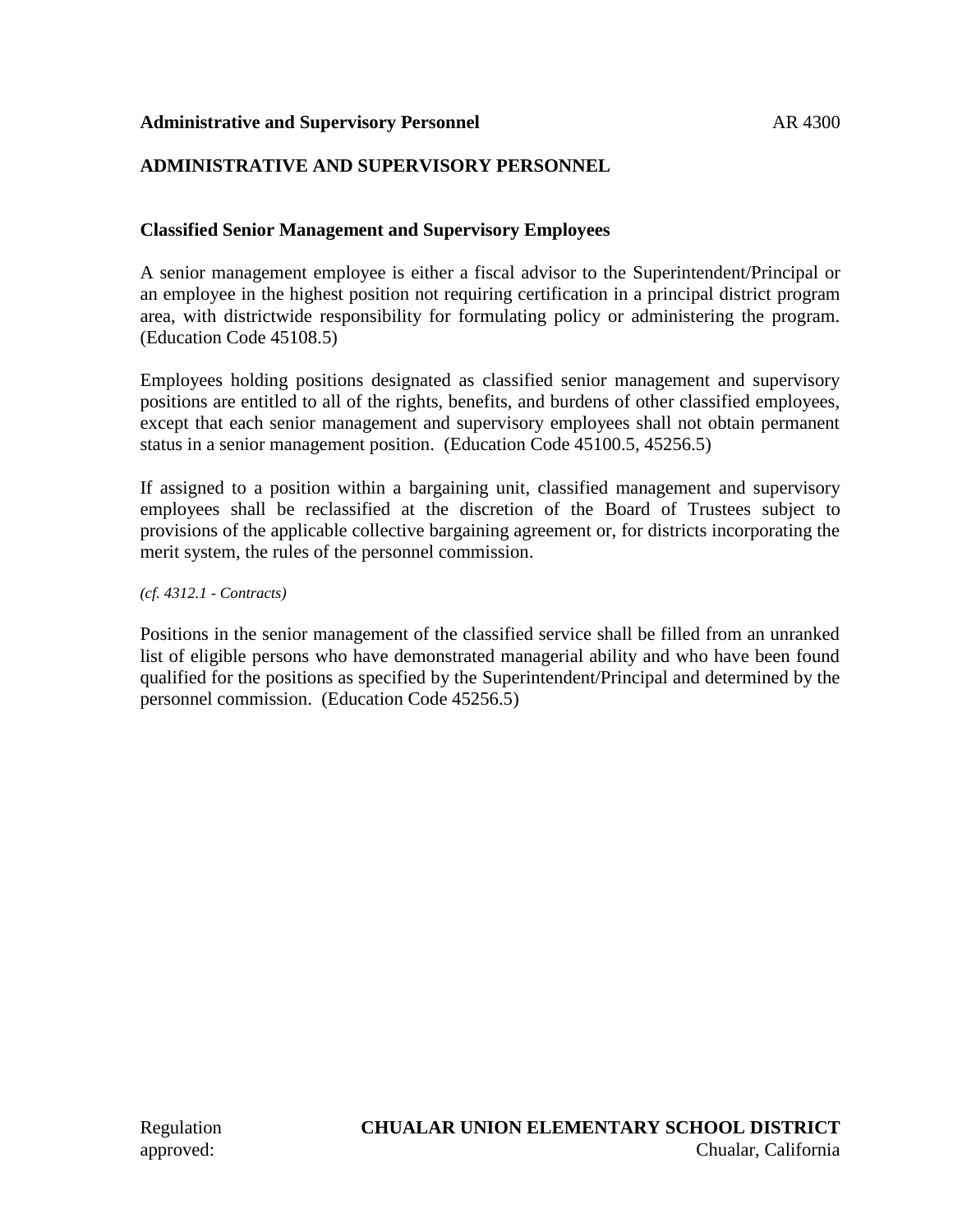#### **Administrative and Supervisory Personnel Administrative and Supervisory Personnel Administrative Administrative**

## **ADMINISTRATIVE STAFF ORGANIZATION**

The Board of Trustees authorizes the Superintendent/Principal to organize the administrative and supervisory staff in a manner that best supports student achievement, the educational program, and efficient operations.

*(cf. 2110 - Superintendent Responsibilities and Duties) (cf. 4300 - Administrative and Supervisory Personnel)*

The Superintendent/Principal shall establish and define job responsibilities for supervisory and administrative personnel. (Education Code 44662)

*(cf. 4000 - Concepts and Roles) (cf. 4315 - Evaluation/Supervision)*

The Superintendent/Principal or designee may adjust staff responsibilities temporarily or permanently as needed to accommodate the workload and/or individual capabilities.

*(cf. 4032 - Reasonable Accommodation)*

The Superintendent/Principal shall maintain a current district organization chart which designates lines of primary responsibility and the relationships among all district positions. Lines of responsibility shall in no way prevent staff members at all levels from collaborating, communicating, and cooperating to develop the best possible programs and provide efficient services.

*Legal Reference:*

*EDUCATION CODE 35010 Control of district; prescription and enforcement of rules 35020 Duties of employees fixed by governing board 35035 Powers and duties of superintendent 44662 Job responsibilities and evaluation*

*Management Resources:*

*CSBA PUBLICATIONS Maximizing School Board Governance: The Board's Relationship to District Staff, 2007 WEB SITES CSBA: http://www.csba.org Association of California School Administrators: http://www.acsa.org*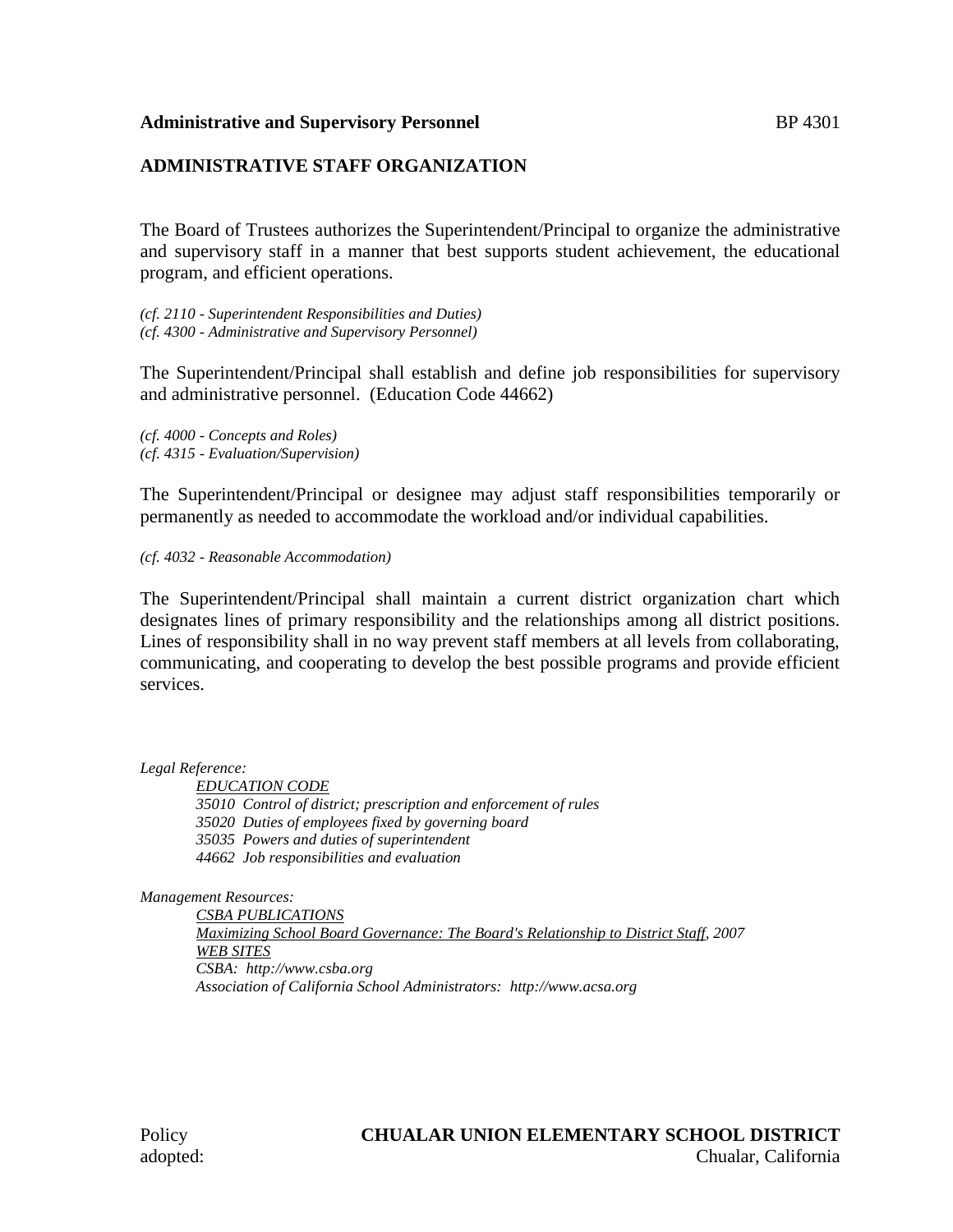## **CONTRACTS**

The Board of Trustees recognizes the importance of attracting and retaining qualified administrative and supervisory personnel to help the district achieve its goals for student learning. To that end, the Board may employ certificated administrative and supervisory personnel and senior management of the classified staff on a contract basis. Prior to entering into any such contract, the Board and Superintendent/Principal shall consider the financial and legal implications of the contract in order to protect the district from any potentially adverse obligations.

*(cf. 0000 - Vision) (cf. 2121 - Superintendent's Contract) (cf. 3460 - Financial Reports and Accountability) (cf. 4111/4211/4311 - Recruitment and Selection) (cf. 4300 - Administrative and Supervisory Personnel) (cf. 4313.2 - Demotion/Reassignment) (cf. 4314 - Transfers)*

The Board may offer a deputy, associate, or assistant superintendent, or any other person holding a position requiring a supervision or administrative credential, a continuing contract for a period longer than one year but not to exceed four years. (Education Code 35031, 44929.20)

All contracts shall be ratified by the Board during an open session of a Board meeting and reflected in the Board's minutes. Copies of the contracts shall be available to the public upon request. (Education Code 35031; Government Code 53262)

*(cf. 1340 - Access to District Records) (cf. 9322 - Agenda/Meeting Materials)*

*(cf. 9324 - Minutes and Recordings)*

A contract shall be extended only by Board action and subsequent to a satisfactory evaluation of the employee's performance.

#### *(cf. 4315 - Evaluation/Supervision)*

During the term of the contract and with the consent of the employee, the Board may reemploy, effective on the next succeeding first day of July, a deputy, associate, or assistant superintendent and reelect/reemploy him/her on those terms and conditions mutually agreed upon by the Board and the employee for a new term to begin on the effective date of the termination of the existing term of employment. (Education Code 35031)

If the Board decides not to reelect or reemploy a deputy, associate, or assistant superintendent or a senior manager of the classified service upon the expiration of his/her term, it shall notify the employee in writing 45 days prior to the expiration of the term of the contract. (Education Code 35031)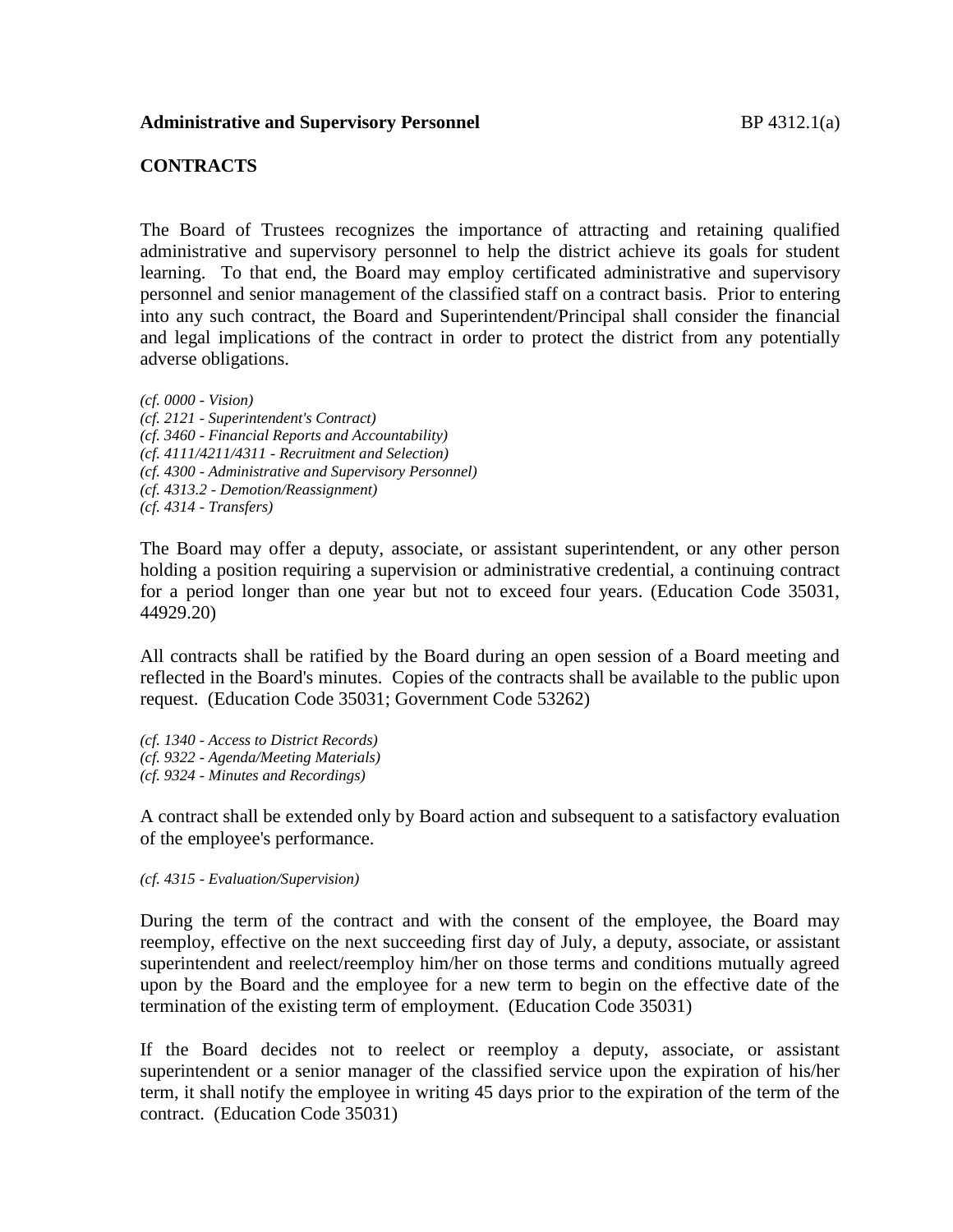# **CONTRACTS** (continued)

Employee contracts shall include a provision specifying the legal maximum cash settlement that the employee may receive upon termination of the contract. (Government Code 53260)

*(cf. 4117.5/4217.5/4317.5 - Termination Agreements)*

*Legal Reference:*

*EDUCATION CODE 35030 Title of deputy, associate or assistant superintendent for certain positions 35031 Term of employment 44842 Automatic declining of employment 44843 Notice of employment to county superintendent 44929.20 Continuing contract 44951 Continuation in position unless notified GOVERNMENT CODE 53260-53264 Employment contracts 54954 Time and place of regular meetings 54957 Closed session, personnel matters*

*Management Resources:*

*CSBA PUBLICATIONS Maximizing School Board Governance: The Board's Relationship to District Staff, 2007 WEB SITES CSBA: http://www.csba.org Association of California School Administrators: http://www.acsa.org*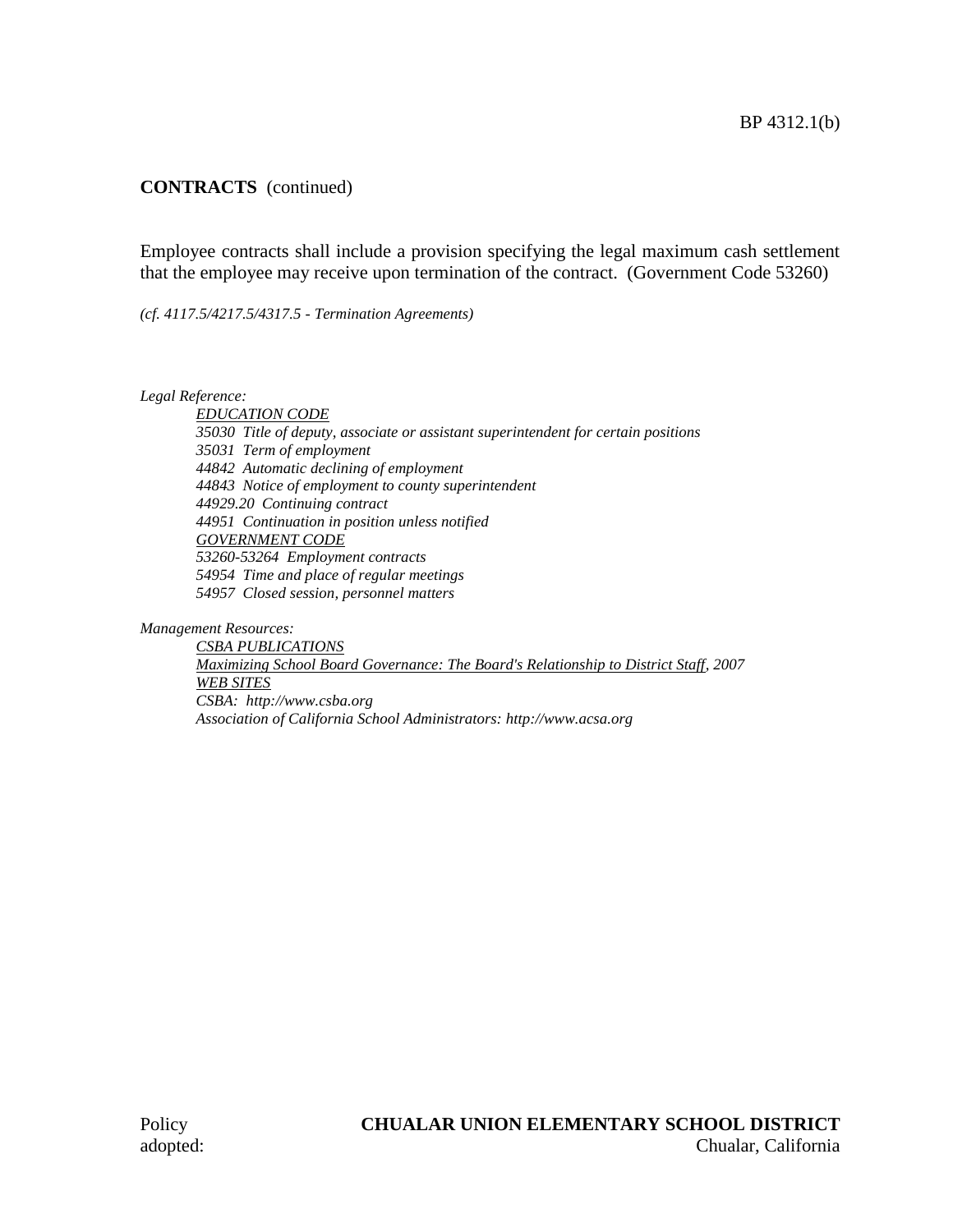# **Management and Supervisory Personnel BP 4313.1**

# **LOAD/SCHEDULING/HOURS OF EMPLOYMENT**

The Board of Trustees designates in accordance with law salaried positions which are exempt from overtime. Persons holding these positions work whatever hours are necessary in order to fulfill their assignments. Their positions are set apart from other positions by virtue of the duties, flexibility of hours, salary, benefit structure and authority which they entail.

Employees serving in positions excluded from overtime shall not be unreasonably discriminated against as a result of the exclusion. (Education Code 45130)

Exempt employees' pay shall not be subject to salary deductions for absences of less than a day.

*Legal Reference:*

*EDUCATION CODE 45130 Exclusion from overtime provisions UNITED STATES CODE, TITLE 29 201-215 Fair Labor Standards Acts CODE OF FEDERAL REGULATIONS, TITLE 29 511-800 Department of Labor Relations COURT DECISIONS Abshire v. County of Kern, (9th Cir. 1990) 908 F.2d 483*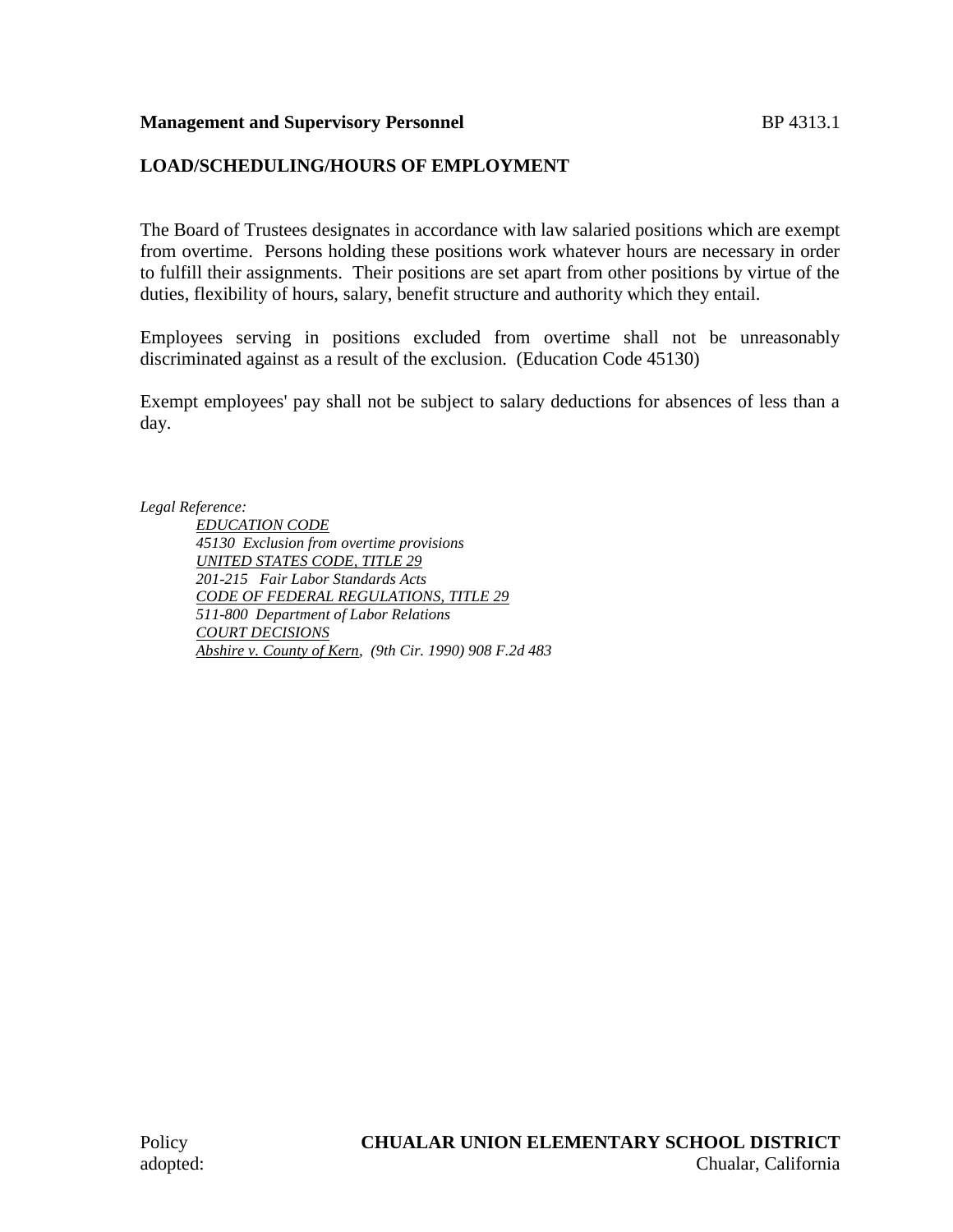## **Administrative and Supervisory Personnel Example 313.2**

## **DEMOTION/REASSIGNMENT**

The Board of Trustees may authorize the demotion or reassignment of any administrative or supervisory employee upon the recommendation of the Superintendent/Principal or designee and when such action is determined to be in the best interest of the district.

*(cf. 0520 - Intervention for Underperforming Schools) (cf. 0520.1 - High Performing Schools Grant Program) (cf. 0520.2 - Title I Program Improvement Schools) (cf. 0520.3 - Title I Program Improvement Districts) (cf. 4300 - Administrative and Supervisory Personnel) (cf. 4312.1 - Contracts) (cf. 4314 - Transfers)*

The Superintendent/Principal or designee shall ensure that the district complies with all applicable statutory deadlines and due process procedures when an employee is to be demoted or reassigned.

*Legal Reference:*

*EDUCATION CODE 35031 Senior management employee in the classified service: nonreelection 44660-44665 Evaluation and assessment of performance of certificated employees 44850.1 No tenure in administrative or supervisory positions 44896 Transfer of administrator or supervisor to teaching position 44897 Classification of administrator or supervisor to a teaching position 44951 Continuation in position unless notified 45101 Definitions (including disciplinary action, cause) 45113 Rules for classified service in districts not incorporating the merit system 52055.5 Meeting or exceeding growth requirements 52055.650 Review by state board 52055.57 Districts identified or at risk of identification for program improvement UNITED STATES CODE, TITLE 20 6316 School and district improvement COURT DECISIONS Jefferson v. Compton Unified School District, (1993) 14 Cal. App. 4th 32 Schultz v. Regents of the University of California, (1984) 160 Cal. App. 3d 768 Ellerbroek v. Saddleback Valley Unified School District, (1981) 125 Cal. App 3d 348 Skelly v. California Personnel Board, (1975) 15 Cal.3d 194 Hentschke v. Sink, (1973) 34 Cal. App. 3d 19*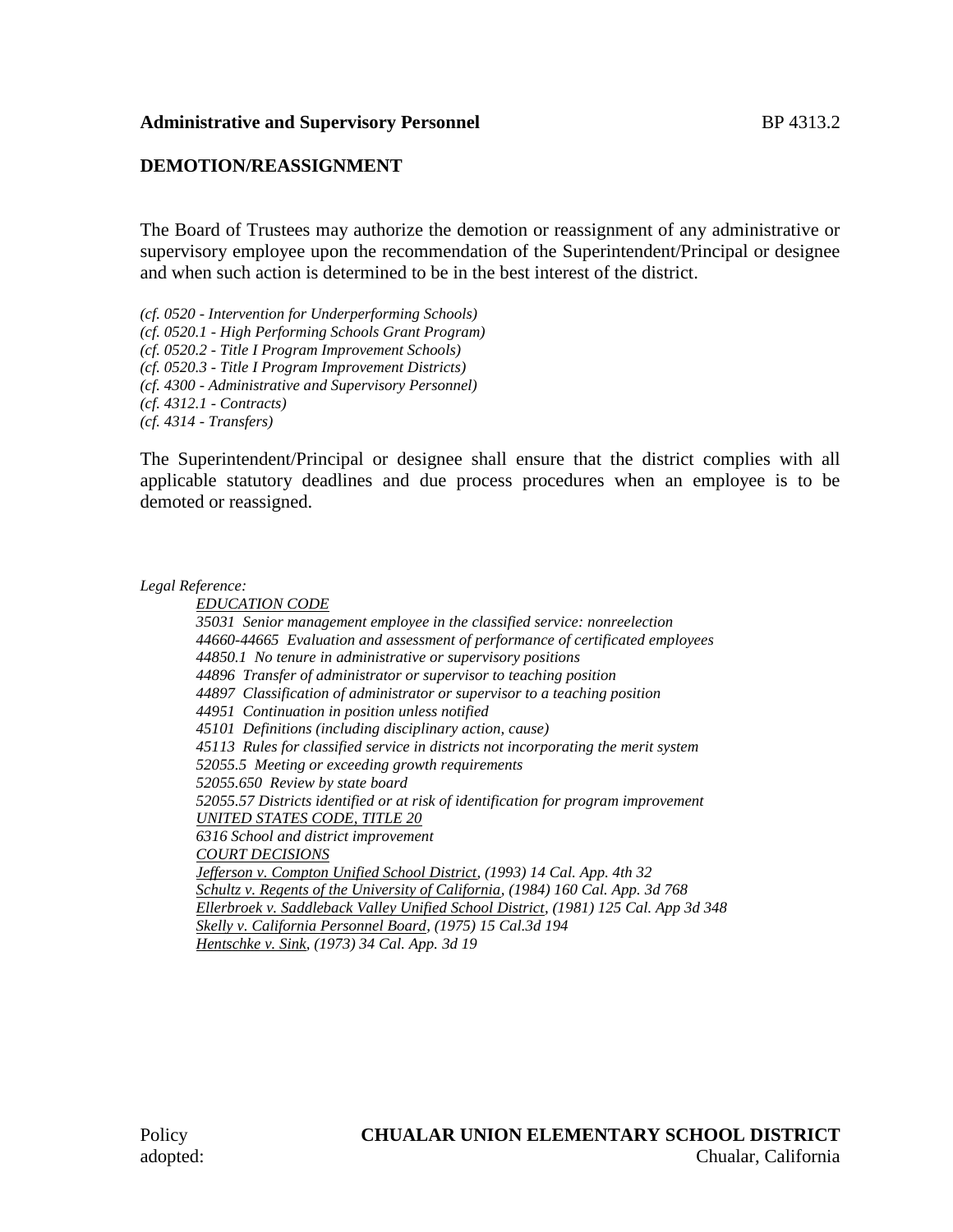## Administrative and Supervisory Personnel **AR** 4313.2

# **DEMOTION/REASSIGNMENT**

## **Certificated Administrative Employees**

Permanent certificated management staff are not entitled to seniority rights in their administrative positions. However, such staff shall earn and/or retain any seniority earned in service as a classroom teacher or site administrator pursuant to Education Code 44893, 44894, or 44956.5.

*(cf. 4117.3 - Personnel Reduction) (cf. 4117.6 - Decision Not to Rehire)*

#### **End of Year Release/Reassignment of Certificated Administrators**

By March 15, an employee shall be notified by either registered mail or in person that he/she may be released or reassigned from his/her position for the following school year. If the notice is presented to the employee in person, the district shall obtain his/her signature acknowledging receipt of the notice on the district's copy of the written notice. (Education Code 44951)

If the March 15 notice indicates that release or reassignment is only a possibility, the Board of Trustees shall take additional action to release/reassign the employee before the new school year and shall send the employee a second notice by June 30 indicating that he/she has been released or reassigned.

If the employee is to be released or reassigned to a teaching position, the Board shall give the employee, upon his/her request, a written statement of the reasons for the release/reassignment. If the reasons include incompetence as an administrator or supervisor, the district shall have completed an evaluation of the employee within the 60-day period immediately preceding the notice date. (Education Code 44896)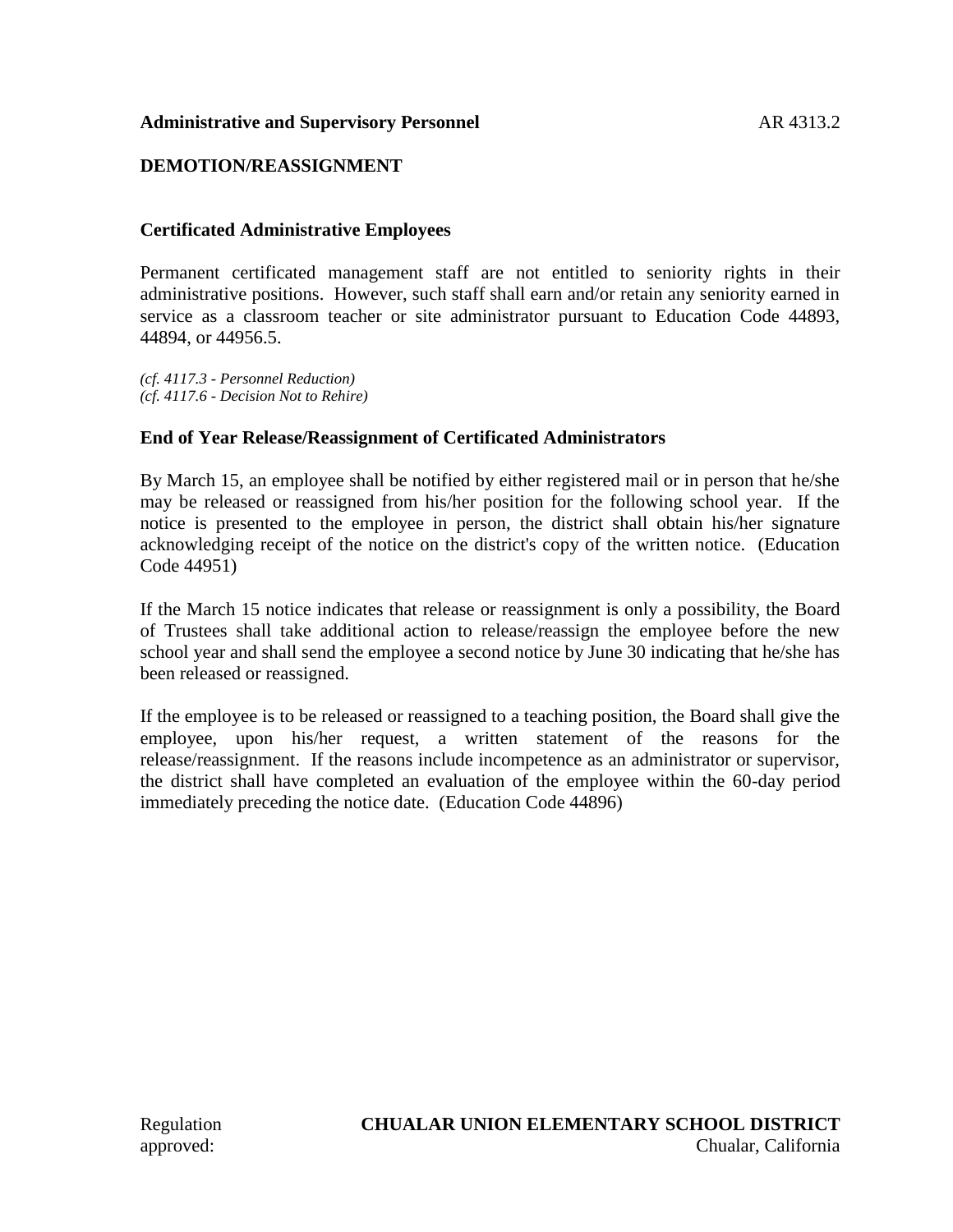#### **Administrative and Supervisory Personnel and Supervisory Personnel by BP 4315(a)**

## **EVALUATION/SUPERVISION**

The Board of Trustees recognizes the importance of regular and comprehensive evaluations of administrative and supervisory personnel to provide ongoing feedback for continuous improvement of employee performance. Evaluations shall be linked to the district's vision, strategic plan, school improvement goals, professional development plan, and goals for student achievement.

*(cf. 0000 - Vision) (cf. 0200 - Goals for the School District) (cf. 0500 - Accountability) (cf. 2140 - Evaluation of the Superintendent) (cf. 4300 - Administrative and Supervisory Personnel)*

#### **Certificated Administrative and Supervisory Personnel**

The Superintendent/Principal shall develop objective evaluation guidelines and standards for use in the district's evaluation system for certificated administrative and supervisory personnel. Such standards may include those of the California Professional Standards for Education Leaders as well as other standards and criteria developed by the Board and Superintendent/Principal.

Each certificated administrative and supervisory employee shall be evaluated every other year. However, an employee may be evaluated every five years provided that he/she has been employed by the district for at least 10 years, his/her previous evaluation rated him/her as meeting or exceeding standards, and the evaluator and the employee agree to this schedule. Either the evaluator or the employee may withdraw consent for this schedule at any time. (Education Code 44664)

*(cf. 4112.24 - Teacher Qualifications Under the No Child Left Behind Act) (cf. 4116 - Probationary/Permanent Status)*

Any certificated administrative and supervisory employee who is new to a position may be evaluated each year for the first two years in the position. Evaluation is a continuous process and may occur between scheduled periods at the request of the employee, his/her supervisor, or the Superintendent/Principal or designee.

Evaluations shall be conducted within the timelines specified in law, Board policy, and administrative regulation. The evaluation process for certificated administrative and supervisory personnel shall be the same as for other certificated instructional personnel, as detailed in AR 4115 - Evaluation/Supervision.

*(cf. 4115 - Evaluation/Supervision) (cf. 4312.1 - Contracts)*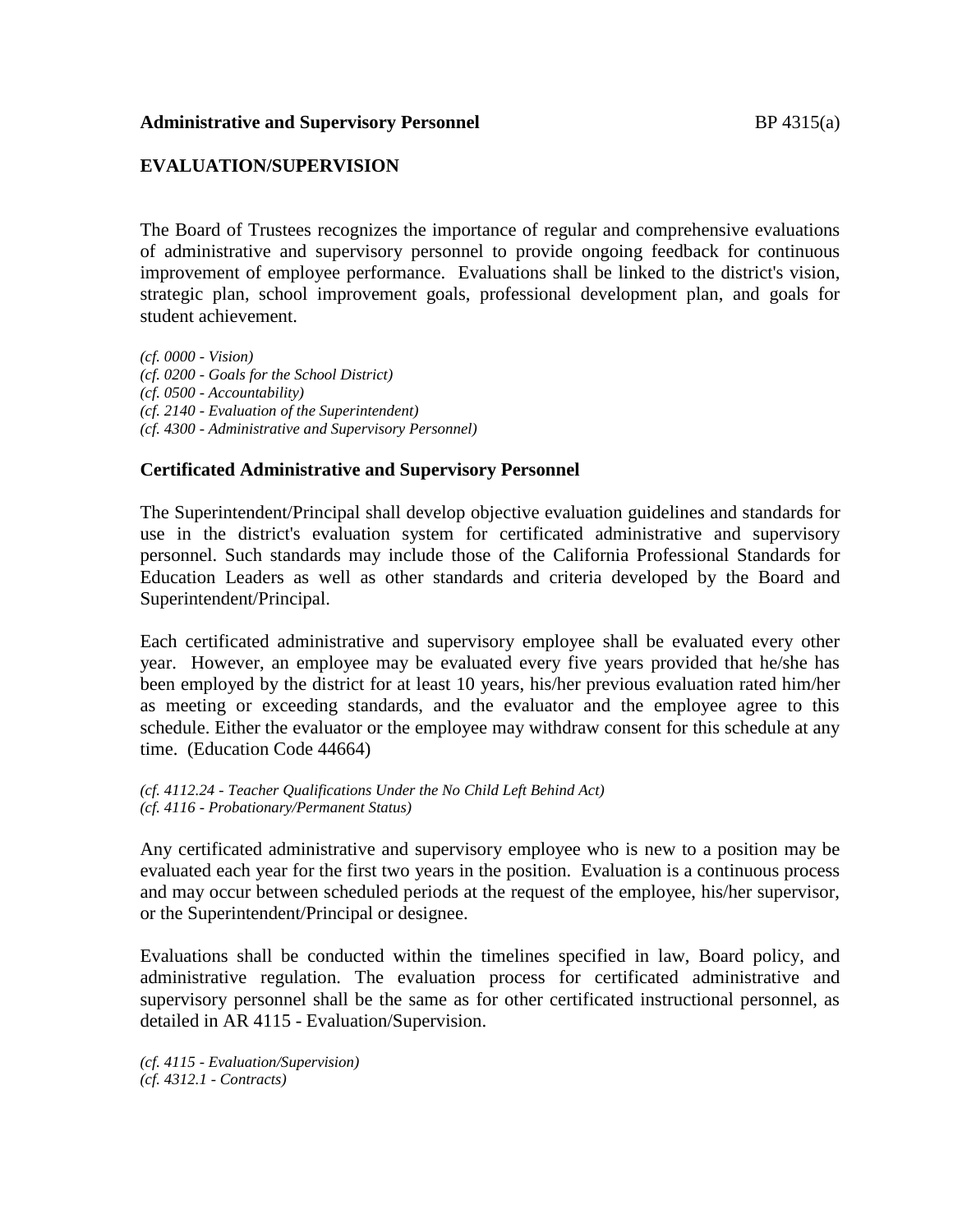# **EVALUATION/SUPERVISION** (continued)

# **Classified Senior Management and Supervisory Employees**

Classified senior management and supervisory employees shall be evaluated in accordance with the procedures developed by the Superintendent/Principal or designee and approved by the Board.

*(cf. 4215 - Evaluation/Supervision)*

Evaluations shall be used to recognize the exemplary skills and accomplishments of classified senior management and supervisory employees and to identify areas needing improvement. When the evaluation indicates areas needing improvement, the Board expects such staff to take the initiative to improve their performance and for their supervisors to assist them in obtaining needed job skills.

*(cf. 4331 - Staff Development)*

The evaluation shall be dated and signed by the classified senior manager or supervisory employee and his/her supervisor. The manager or supervisory employee may respond in writing to the evaluation within a reasonable time after receiving a copy of the evaluation. The response shall be attached to the evaluation and placed in his/her personnel file.

#### *(cf. 4112.6/4212.6/4312.6 - Personnel Records)*

*Legal Reference:*

*EDUCATION CODE 33039 State guidelines for teacher evaluation procedures 35171 Availability of rules and regulations for evaluation of performance 44660-44665 Evaluation and assessment of performance of certificated employees 45113 Rules and regulations for the classified service in districts not incorporating the merit system GOVERNMENT CODE 3543.2 Scope of representation UNITED STATES CODE, TITLE 20 6319 Highly qualified teachers 7801 Definition of highly qualified teacher*

*Management Resources:*

*COMMISSION ON TEACHER CREDENTIALING PUBLICATIONS Standards of Quality and Effectiveness for Administrative Services Credentials, 2001 WEB SITES CSBA: http://www.csba.org Association of California School Administrators: http://www.acsa.org California Department of Education: http://www.cde.ca.gov Commission on Teacher Credentialing: http://www.ctc.ca.gov National Board for Professional Teaching Standards: http://www.nbpts.org*

Policy **CHUALAR UNION ELEMENTARY SCHOOL DISTRICT** adopted: Chualar, California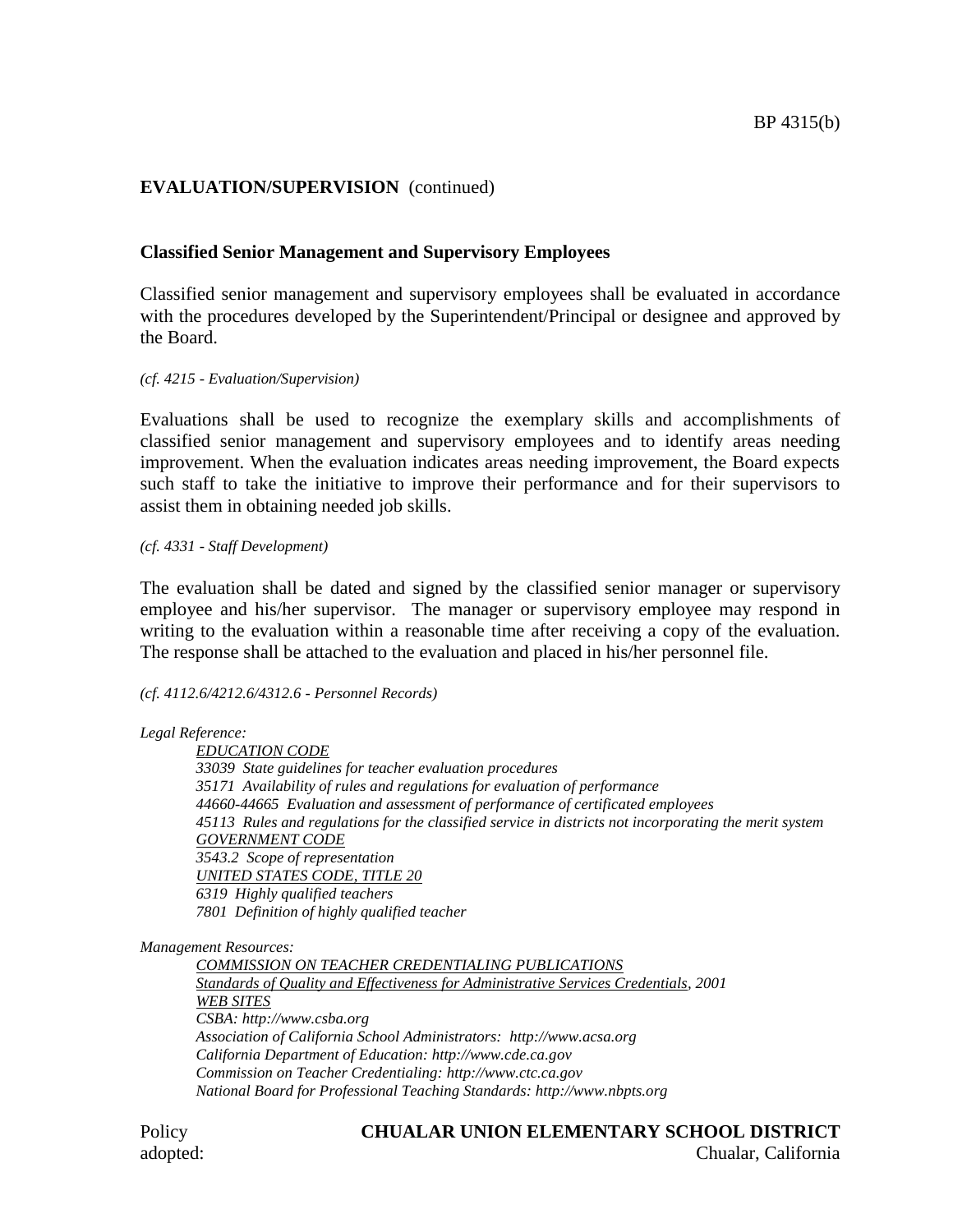## Administrative and Supervisory Personnel and Supervisory Personnel and BP 4315.1

# **STAFF EVALUATING TEACHERS**

The Board of Trustees expects that administrators assigned to evaluate teachers shall:

- 1. Possess a valid administrative credential
- 2. Be competent in the instructional methodologies used by the teachers they evaluate
- 3. Be skilled in the supervision of instruction and in techniques and procedures related to the evaluation of instruction
- 4. Be familiar with district curriculum priorities, policies and practices, district standards for student progress, and district policies and procedures related to personnel supervision, performance evaluation and staff development
- 5. Participate in at least one inservice per year in clinical supervision and/or other approved instructional and evaluational techniques
- *(cf. 4115 - Evaluation/Supervision)*
- *(cf. 4131 - Staff Development)*
- *(cf. 4331 - Staff Development)*
- *(cf. 5121 - Grades/Evaluation of Student Achievement)*
- *(cf. 5123 - Promotion/Acceleration/Retention)*
- *(cf. 6011 - Academic Standards)*
- *(cf. 6141 - Curriculum Development and Evaluation)*
- *(cf. 6146.1 - High School Graduation Requirements)*
- *(cf. 6146.5 - Elementary/Middle School Graduation Requirements)*

The Superintendent/Principal or designee shall ensure that administrators who evaluate teachers meet the above criteria and shall observe each administrator while he/she is conducting a teacher evaluation. This observation shall be a factor in the subsequent evaluation of the administrator. The Superintendent/Principal or designee also shall discuss his/her observations with the administrator and may develop and implement an appropriate professional improvement program for the administrator.

*(cf. 4315 - Evaluation/Supervision)*

*Legal Reference:*

*EDUCATION CODE 33039 Guidelines for teacher evaluation 44660-44665 Evaluation and assessment of performance of certificated employees 44681-44689 Administrator training and evaluation GOVERNMENT CODE 3543.2 Scope of representation (re evaluation procedures)*

Policy **CHUALAR UNION ELEMENTARY SCHOOL DISTRICT** adopted: Chualar, California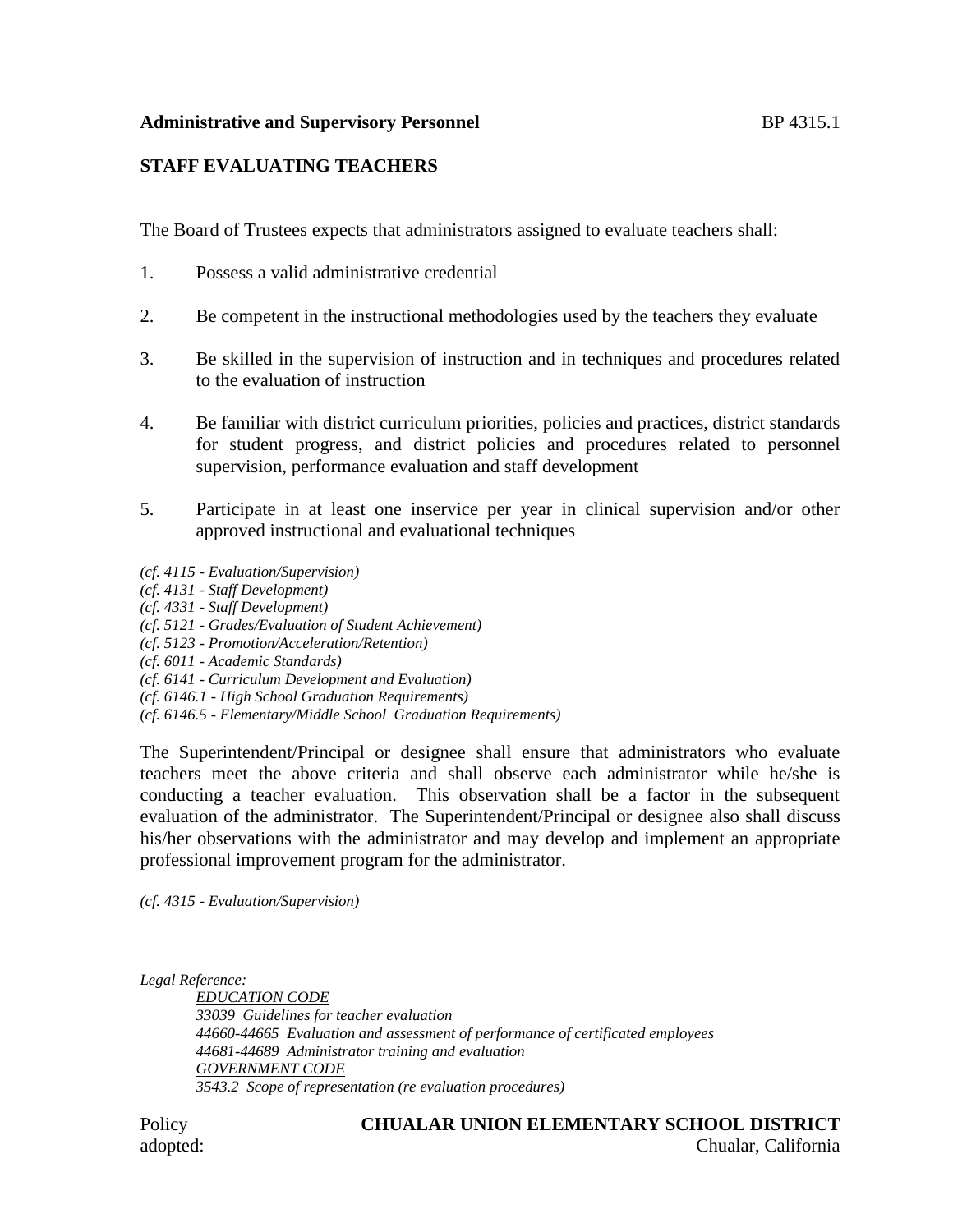## Administrative and Supervisory Personnel **E** 4319.21

## **PROFESSIONAL STANDARDS**

## **CALIFORNIA PROFESSIONAL STANDARDS FOR EDUCATIONAL LEADERS**

#### **Preamble**

The administrator(s) at a school site have numerous responsibilities that ultimately lead to the improvement of the performance of all students in the school. By acquiring the skills, attitudes and behaviors as outlined in the following Professional Standards for School Leaders, students have the best opportunity to achieve the mission and vision of the district and to meet the expectations of high standards for student learning.

#### **Standards**

A school administrator is an educational leader who promotes the success of all students by:

- 1. Facilitating the development, articulation, implementation, and stewardship of a vision of learning that is shared and supported by the school community
- 2. Advocating, nurturing, and sustaining a school culture and instructional program conducive to student learning and staff professional growth
- 3. Ensuring management of the organization, operations, and resources for a safe, efficient and effective learning environment
- 4. Collaborating with families and community members, responding to diverse community interests and needs, and mobilizing community resources
- 5. Modeling a personal code of ethics and developing professional leadership capacity
- 6. Understanding, responding to, and influencing the larger political, social, economic, legal, and cultural context

*Source: California Professional Standards for Educational Leaders, 2001*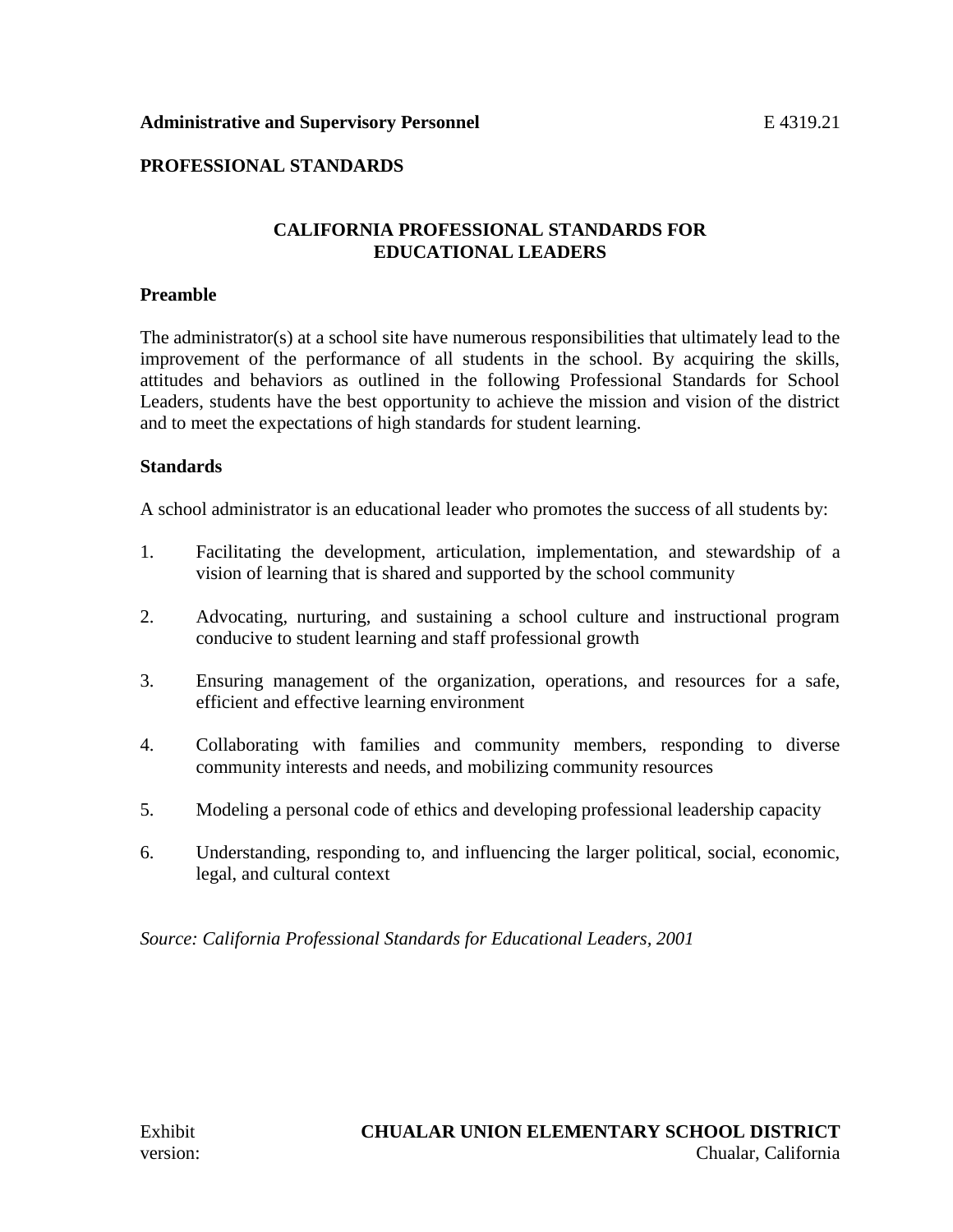## **STAFF DEVELOPMENT**

**Cautionary Notice:** As added and amended by SBX3 4 (Ch. 12, Third Extraordinary Session, Statutes of 2009) and ABX4 2 (Ch. 2, Fourth Extraordinary Session, Statutes of 2009), Education Code 42605 grants districts flexibility in "Tier 3" categorical programs. The Chualar Union Elementary School District has accepted this flexibility and thus is deemed in compliance with the statutory or regulatory program and funding requirements for these programs for the 2008-09 though 2012-2013 fiscal years. As a result, the district may temporarily suspend certain provisions of the following policy or regulation that reflect these requirements. For further information, please contact the Superintendent/Principal or designee.

The Board of Trustees recognizes that professional development opportunities enhance employee effectiveness and contribute to personal growth. Staff development for management, supervisory and confidential personnel shall be designed to guide instructional improvement, build leadership skills, and enhance overall management efficiency.

*(cf. 4119.21/4219.21/4319.21 - Professional Standards)*

The Superintendent/Principal or designee shall develop a plan for administrator support and development activities based on a systematic assessment of the needs of district students and staff and aligned to the district's vision and goals. The Board desires that all administrators participate in planning activities that are pertinent to their specific areas of responsibility.

*(cf. 0000 - Vision) (cf. 0200 - Goals for the School District)*

Within budget parameters, the Superintendent/Principal or designee may approve participation in activities that will benefit individual administrators and enhance their contributions to the district.

*(cf. 3350 - Travel Expenses)*

The Superintendent/Principal or designee shall evaluate the benefit to staff and students of professional development activities.

*(cf. 0500 - Accountability)*

*Legal Reference: (see next page)*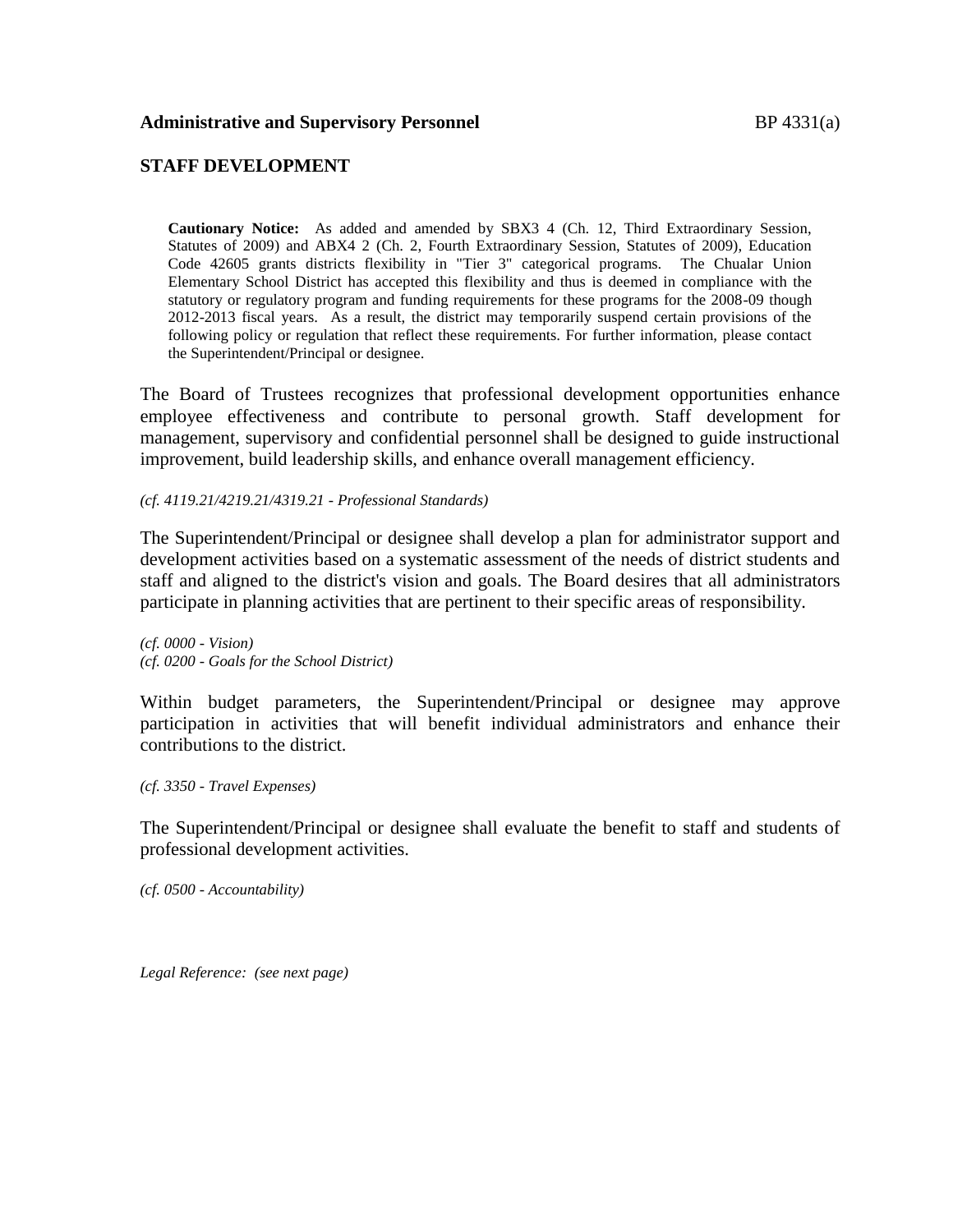## BP 4331(b)

## **STAFF DEVELOPMENT** (continued)

*Legal Reference:*

*EDUCATION CODE 44510-44517 Principal training program 44681-44689.2 Administrator training and evaluation 60119 Instructional materials funds*

*Management Resources:*

*CDE PUBLICATIONS California Professional Standards for Educational Leaders, 2001 WEB SITES CTC: http://www.ctc.ca.gov CDE: http://www.cde.ca.gov Association of California School Administrators: http://www.acsa.org California School Leadership Academy: http://www.csla.org*